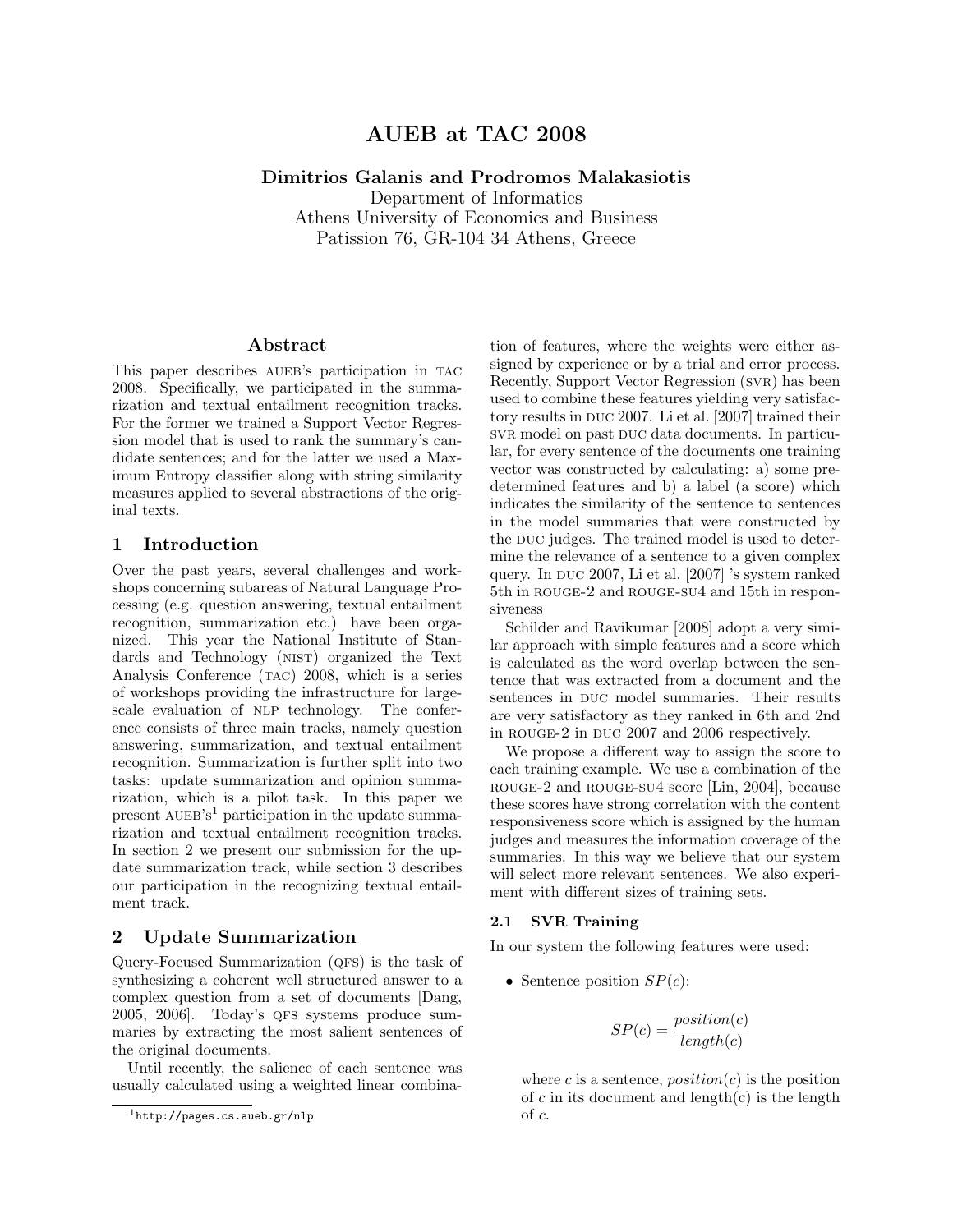• Named entities  $NE(c)$ :

$$
NE(c) = \frac{n(c)}{length(c)}
$$

where  $n(c)$  is the number of named entities in c.

- Levenstein distance  $LD(c,q)$ : The Levenstein Distance between the query  $(q)$  and the sentence  $(c)$
- Word overlap  $WO(c, q)$ : The word overlap between the query  $(q)$  and the sentence  $(c)$ . Stop words and duplicate words have been removed.
- Content word frequency  $CF(c)$  and document frequency  $DF(c)$  as defined in Schilder and Ravikumar, 2008].

In order to train the SVR, the DUC 2006 documents were used. All sentences of all the documents were extracted and a training vector was constructed for each one of them, using the aforementioned features. The score which was assigned to each vector was calculated as the average of the rouge-2 and ROUGE-SU4 of the sentence with the corresponding four model summaries.

#### 2.2 Summarizer

To evaluate our system we used it to construct summaries of the DUC 2007 documents. In particular, the SVR was used to assign relevance scores to all sentences of the DUC 2007 data, and according to the scores a sorted list of sentences was created for each query. Starting from the sentence with the highest score, the system added to the summary every sentence whose similarilty to the sentences already contained in the summary did not exceed a threshold. The similarity was measured using cosine similarity and the threshold was determined by experiments on DUC 2006 corpus.

Furthermore, before a sentence was added to the summary it was simplified through simple heuristics. Specifically, the strings "However ," , "In fact" , "At this point ," , "As a matter of fact ," , ", however ," and , "also ," were deleted and the same was done for some temporal phrases like "here today" and "Today". Finally, the summaries were truncated to form summaries of 250 words, which is the upper limit in DUC 2007.

The system achieved 0.113 in rouge-2 and 0.165 in rouge-su4, being 5th in both categories, having slightly higher scores from the other SVR based systems [Li et al., 2007; Schilder and Ravikumar, 2008] that have been evaluated on DUC 2007 data.

Also, we experimented with different sizes of the training set. In these experiments, we didn't use all the trimming heuristics, which is why the rouge scores are slightly worse that those reported in the

previous section. The results are presented in table 1 which shows that the summarizer achieves the best results when it is trained with all of the available training examples. In addition, the results show that sentence simplification affects significantly the ROUGE scores.

| training vectors | ROUGE-2         | ROUGE-SU4     |
|------------------|-----------------|---------------|
| 35000            | $0.10916$ (6th) | 0.15959(10th) |
| 22000            | $0.10769$ (9th) | 0.15892(10th) |
| 11000            | $0.10807$ (8th) | 0.15835(12th) |
| 1000             | 0.10077(16th)   | 0.15017(18th) |
| 10               | 0.10329(13th)   | 0.15313(16th) |
| 2                | 0.06508(30th)   | 0.11731(31th) |

Table 1: Our system's rouge scores for different training sizes. The system is trained on duc 2006 data and it tested on DUC 2007 data.

#### 2.3 Official results and discussion

The UPDATE TASK in TAC 2008 was to produce summaries for 48 complex queries provided by the organizers. For each query, two sets of documents, namely A and B, were also provided and the task was to produce two summaries, each one containing maximum of 100 words. The first summary should summarize the documents contained in set A, and the second summary the documents contained in B given that the reader has already read the A.

The summaries for the set A were produced using the summarizer that was described in the previous section. For the the summaries of set  $B$ , we used the same algorithm, but we filtered out the sentences having high similarity to any of the sentences of set A. We used the same cosine similarity and threshold as before.

Each team was able to submit up to three runs of its system, however, we submitted only one run. The system's results (team id 2) in tac 2008 are presented in table 2.<sup>2</sup> The system was trained with all sentences of DUC 2006.

| evaluation             | rank                        | score   |
|------------------------|-----------------------------|---------|
| $ROUGE-2$              | $4th / 72$ runs             | 0.09623 |
| ROUGE-SU4              | $4th / 72$ runs             | 0.13435 |
| <b>BE</b>              | 19th $/72$ runs             | 0.05199 |
| modified pyramid       | $17th / 58$ runs            | 0.28000 |
| overall responsiveness | $\overline{18th}$ / 58 runs | 2.38500 |
| linguistic quality     | $31th / 58$ runs            | 2.35400 |

Table 2: System's results in tac 2008

Given that the system does not employ sophisticated sentence simplification algorithms its rankings

<sup>2</sup> In human evaluations only two runs for each team were evaluated.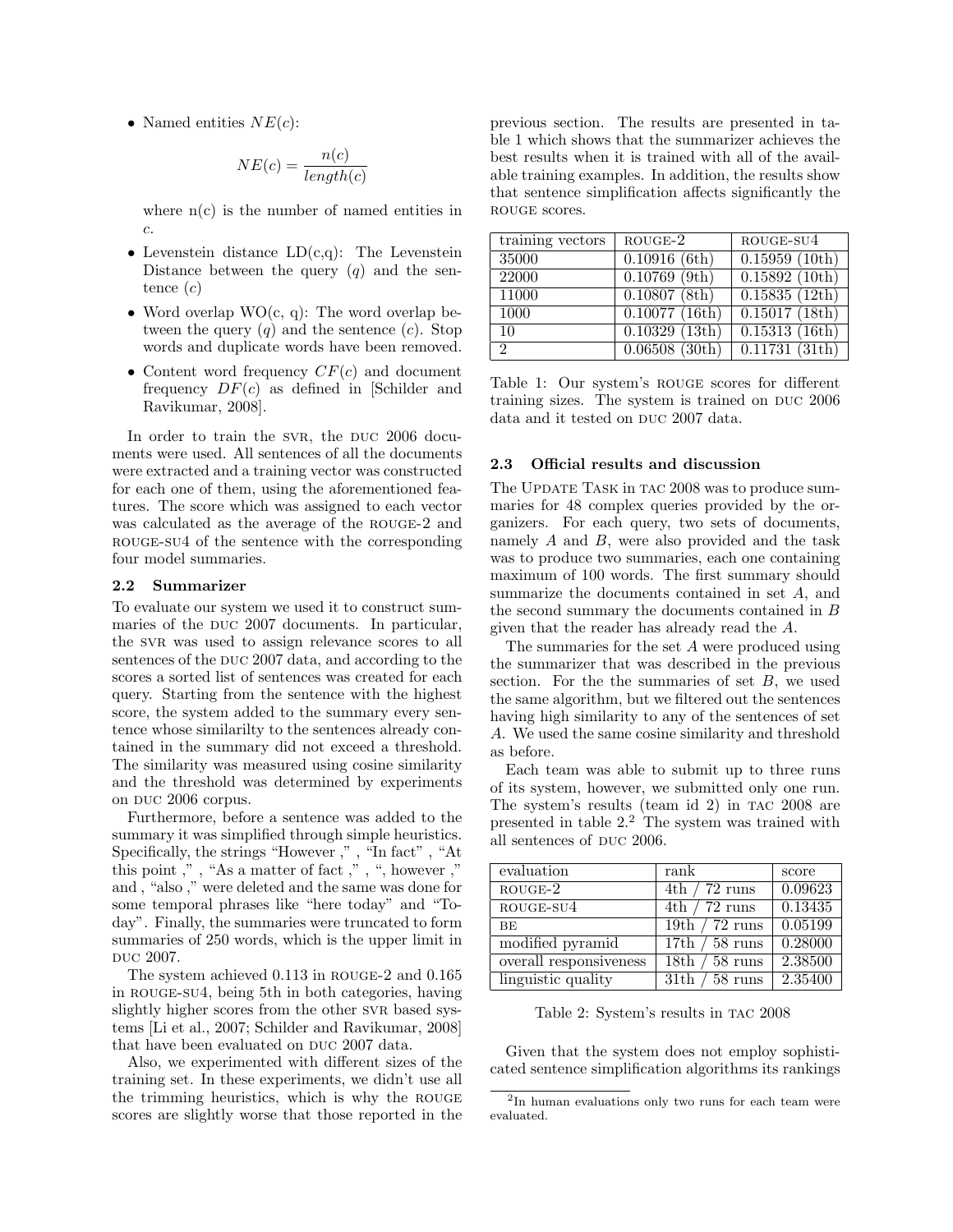especially in the automatic evaluations, are very satisfactory. In human evaluations, and more specifically in the linguistic quality score the system, as expected, did not achieve a good ranking because it does not employ algorithms for ordering and rewriting of the selected sentences. We believe that the low linguistic quality score affects also the overall responsiveness score of the system, something that is also observed in [Conroy and Dang, 2008].

In future work we will try to use other methods to train the svr.For example, in [Giannakopoulos et al., 2008, to appear] an alternative method of rouge is presented for content evaluation which achieves high correlation with human judges. In addition, we want to improve the linguistic quality of our summaries by employing rewriting and sentence ordering algorithms.

### 3 Recognizing textual entailment

Textual Entailment is of significant importance in many natural language processing areas, such as question answering, information extraction, information retrieval, and multi-document summarization. In the tac Recognizing Textual Entailment Challenge (RTE), it is defined as the task of deciding whether or not the meaning of a hypothesis text (H) can be inferred from the meaning of another text  $(T)$ .<sup>3</sup> For instance, the following is a correct entailment pair:

- T: A bus collision with a truck in Uganda has resulted in at least 30 fatalities and has left a further 21 injured.
- H: 30 die in a bus collision in Uganda.

If the meaning of  $H$  cannot be inferred from the meaning of  $T$ , either  $T$  contradicts  $H$  (contradiction pair) or the truth of  $H$  cannot be judged on the basis of  $T$  (unknown pair). The first pair bellow is "contradiction pair", whereas the second one is an "unknown pair":

- T: Gastrointestinal bleeding can happen as an adverse effect of non-steroidal anti-inflammatory drugs such as aspirin or ibuprofen.
- H: Aspirin prevents gastrointestinal bleeding.
- T: Blue Mountain Lumber said today it may have to relocate a \$30 million project offshore in the wake of an Environment Court decision that blocked it from a planned development site on the Coromandel.
- H: Blue Mountain Lumber will locate a development site on the Coromandel.

So, this year's challenge was a three-way classification task, but the original two-way task was also preserved. Each team could submit up to three runs per task (three-way or two-way).

In the following section, we describe our participation in the TAC 2008 RTE track. We used a supervised machine learning algorithm with string similarity measures as features. We also employed feature selection techniques and used WordNet [Fellbaum, 1998] at a preprocessing step.

#### 3.1 System overview

Our system uses a Maximum Entropy (me) [Jaynes, 1957; Good, 1963] classifier<sup>4</sup> to distinguish between the three different categories (namely entailment, contradiction, and unknown) that a  $T-H$  pair can be classified in. The classifier is trained with vectors having as features string similarity measures, under the assumption that similarities at various shallow abstractions of the input (e.g., the original sentences, the stems of their words, their pos tags) can be used to recognize textual entailment reasonably well. This approach attempts to improve our previous system [Malakasiotis and Androutsopoulos,  $2007$  that participated in the 3rd RTE challenge [Giampiccolo et al., 2007]. We now try to exploit Word-Net as well, as already mentioned, and we also use more advanced feature selection techniques, to be discussed later on.

We employ 9 string similarity measures that are applied to the following 10 pairs of strings, which correspond to 10 different levels of abstraction of T and H. These pairs are:

- pair 1: two strings consisting of the original tokens of  $T$  and  $H$ , respectively, with the original order of the tokens maintained;<sup>5</sup>
- pair 2: as in the previous case, but now the tokens are replaced by their stems;
- pair 3: as in the previous case, but now the tokens are replaced by their *part-of-speech* (POS) tags;
- pair 4: as in the previous case, but now the tokens are replaced by their *soundex codes*;<sup>6</sup>
- **pair 5:** two strings consisting of only the nouns of  $T$  and  $H$ , as identified by a POS-tagger, with the original order of the nouns maintained;
- pair 6: as in the previous case, but now with nouns replaced by their stems;
- pair 7: as in the previous case, but now with nouns replaced by their soundex codes;
- pair 8: two strings consisting of only the verbs of T and  $H$ , as identified by a pos-tagger, with the original order of the verbs maintained;
- pair 9: as in the previous case, but now with verbs replaced by their stems;

<sup>4</sup>We use Stanford University's implementation; see http://nlp.stanford.edu/.

 ${}^{3}$ See http://www.pascal-network.org/.

 $5$ We use Stanford University's tokenizer and pos-tagger, and our own implementation of Porter's stemmer.

<sup>6</sup>Soundex is an algorithm intended to map English names to alphanumeric codes, so that names with the same pronunciations receive the same codes, despite spelling differences; see http://en.wikipedia.org/wiki/Soundex.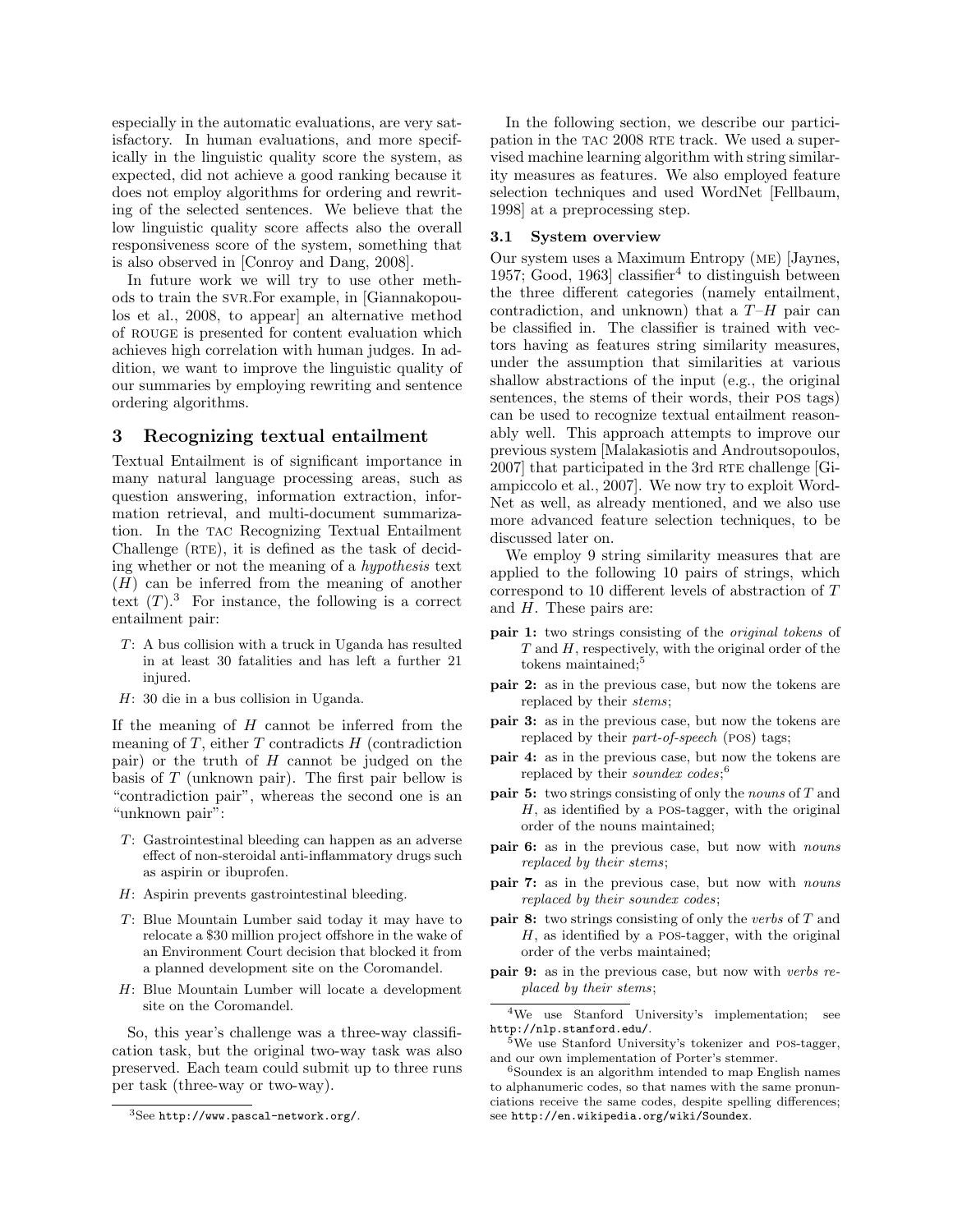pair 10: as in the previous case, but now with verbs replaced by their soundex codes.

A common problem in textual entailment is that  $T$  may be much longer than  $H$ , which may mislead the string similarity measures. Consider, for example, the following  $T-H$  pair where H appears almost verbatim in  $T$ , but the length difference yields low similarity.

- T: Anna Politkovskaya was found shot dead on Saturday in a lift at her block of flats in the Russian capital, Moscow.
- H: Anna Politkovskaya was murdered.

To address this problem, when we consider a pair of strings  $(s_1, s_2)$ , if  $s_1$  is longer than  $s_2$ , we also compute the nine values  $f_i(s'_1, s_2)$ , where  $f_i$  (1  $\leq$  $i \leq 9$ ) are the string similarity measures, for every  $s'_1$  that is a substring of  $s_1$  of the same length as  $s_2$ . We then locate the  $s'_1$  with the best average similarity to  $s_2$ , shown below as  $s_1'^*$ :

$$
s_1'^* = \arg\max_{s_1'} \sum_{i=1}^9 f_i(s_1', s_2)
$$

and we keep the nine  $f_i(s_1^{\prime *}, s_2)$  values and their average as 10 additional measurements. Similarly, if  $s_2$  is longer than  $s_1$ , we keep the nine  $f_i(s_1, s_2'^*)$  values and their average. This process is applied only to pairs 1–4; hence, there is a total of 40 additional measurements in each T–H case.

The measurements discussed above provide 130 numeric features that can be used by the induced classifier.<sup>7</sup> To those, we add two Boolean features indicating the existence or absence of negation in T or  $H$ , respectively; negation is detected by looking for words like "not", "won't" etc. Finally, we add a length ratio feature, defined as  $\frac{\min(L_T, L_H)}{\max(L_T, L_H)}$ , where  $L_T$  and  $L_H$  are the lengths, in tokens, of T and H. Hence, there is a total of 133 available features.

#### 3.1.1 String similarity measures

We now describe the nine string similarity measures that we use. The reader is reminded that the measures are applied to string pairs  $(s_1, s_2)$ , where  $s_1$ and  $s_2$  correspond to the ten aforementioned abstractions of  $T$  and  $H$ , respectively.

Levenshtein distance: This is the minimum number of operations (edit distance) needed to transform one string (in our case,  $s_1$ ) into the other one  $(s_2)$ , where an operation is an insertion, deletion, or substitution of a single character. In pairs of strings that contain pos tags and soundex codes, we consider operations that insert, delete, or substitute entire tags, instead of characters.

Jaro-Winkler distance: The Jaro-Winkler distance [Winkler, 1999] is a variation of the Jaro distance [Jaro, 1995], which we describe first. The Jaro distance  $d_i$  of  $s_1$  and  $s_2$  is defined as:

$$
d_j(s_1, s_2) = \frac{m}{3 \cdot l_1} + \frac{m}{3 \cdot l_2} + \frac{m - t}{3 \cdot m},
$$

where  $l_1$  and  $l_2$  are the lengths (in characters) of  $s_1$ and  $s_2$ , respectively. The value m is the number of characters of  $s_1$  that match characters of  $s_2$ . Two characters from  $s_1$  and  $s_2$ , respectively, are considered to match if they are identical and the difference in their positions does not exceed  $\frac{\max(l_1, l_2)}{2} - 1$ . Finally, to compute  $t$  ('transpositions'), we remove from  $s_1$  and  $s_2$  all characters that do not have matching characters in the other string, and we count the number of positions in the resulting two strings that do not contain the same character;  $t$  is half that number.

The Jaro-Winkler distance  $d_w$  emphasizes prefix similarity between the two strings. It is defined as:

$$
d_w(s_1, s_2) = d_j(s_1, s_2) + l \cdot p \cdot [1 - d_j(s_1, s_2)],
$$

where  $l$  is the length of the longest common prefix of  $s_1$  and  $s_2$ , and p is a constant scaling factor that also controls the emphasis placed on prefix similarity. The implementation we used considers prefixes up to 6 characters long, and sets  $p = 0.1$ .

Again, in pairs of strings  $(s_1, s_2)$  that contain POS tags or soundex codes, we apply this measure to the corresponding lists of tags in  $s_1$  and  $s_2$ , instead of treating  $s_1$  and  $s_2$  as strings of characters.

Manhattan distance: Also known as City Block distance or  $L_1$ , this is defined for any two vectors  $\vec{x} = \langle x_1, \ldots, x_n \rangle$  and  $\vec{y} = \langle y_1, \ldots, y_n \rangle$  in an ndimensional vector space as:

$$
L_1(\vec{x}, \vec{y}) = \sum_{i=1}^n |x_i - y_i|.
$$

In our case, *n* is the number of distinct words (or pos tags or soundex codes) that occur in  $s_1$  and  $s_2$  $(in any of the two); and  $x_i, y_i$  show how many times$ each one of these distinct words occurs in  $s_1$  and  $s_2$ , respectively.

Euclidean distance: This is defined as follows:

$$
L_2(\vec{x}, \vec{y}) = \sqrt{\sum_{i=1}^{n} (x_i - y_i)^2}.
$$

In our case,  $\vec{x}$  and  $\vec{y}$  correspond to  $s_1$  and  $s_2$ , respectively, as in the previous measure.

<sup>&</sup>lt;sup>7</sup>All feature values are normalized in  $[-1, 1]$ . We use our own implementation of the string similarity measures.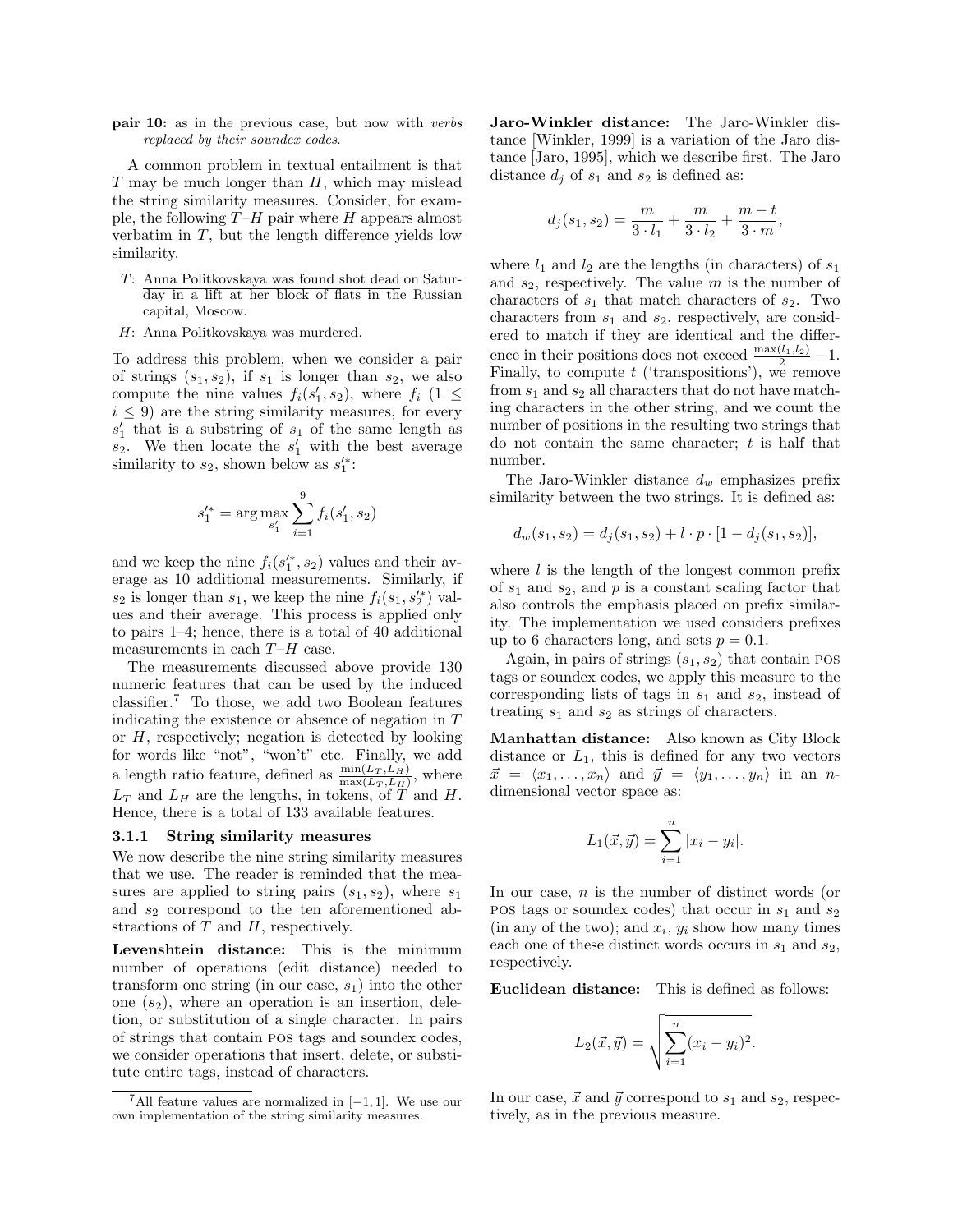Cosine similarity: The definition follows:

$$
\cos(\vec{x}, \vec{y}) = \frac{\vec{x} \cdot \vec{y}}{\|\vec{x}\| \cdot \|\vec{y}\|}.
$$

In our system  $\vec{x}$  and  $\vec{y}$  are as above, except that they are binary, i.e.,  $x_i$  and  $y_i$  are 1 or 0, depending on whether or not the corresponding word (or pos tag or soundex code) occurs in  $s_1$  or  $s_2$ , respectively.

**N-gram distance:** This is the same as  $L_1$ , but instead of words we use all the (distinct) character *n*-grams in  $s_1$  and  $s_2$ ; we used  $n = 3$ .

Matching coefficient: This is  $|X \cap Y|$ , where X and Y are the sets of (unique) words (or tags) of  $s_1$ and  $s_2$ , respectively; i.e., it counts how many common words  $s_1$  and  $s_2$  have.

Dice coefficient: This is the following quantity; in our case,  $X$  and  $Y$  are as in the previous measure.

$$
\frac{2 \cdot |X \cap Y|}{|X| + |Y|}
$$

**Jaccard coefficient:** This is defined as  $\frac{|X \cap Y|}{|X \cup Y|}$ ; again  $X$  and  $Y$  are as in the matching coefficient.

### 3.1.2 WordNet preprocessing

Using only string similarity measures has the risk of missing true entailment relationships that are due to the existence of synonyms. Therefore, before we apply the similarity measures discussed earlier, we employ a preprocessing step during which every word of H that has a synonym in T is replaced by that synonym. We use WordNet [Fellbaum, 1998] to locate synonyms.

#### 3.2 Feature selection

Larger feature sets do not necessarily lead to improved classification performance. Despite seeming useful, some features may in fact be too noisy or irrelevant, increasing the risk of overfitting the training data. Some features may also be redundant, given other features; thus, feature selection methods that consider the value of each feature on its own (e.g., information gain) may lead to suboptimal feature sets.

Finding the best subset of a set of available features is a search space problem for which several methods have been proposed [Guyon et al., 2006]. We used a wrapper approach, whereby each feature subset is evaluated according to the predictive power of a me classifier (treated as a black box). More precisely, during feature selection we conducted 10-fold cross validation on the training data to evaluate the predictive power, measured as accuracy (i.e., correct decisions over all decisions) of each feature subset.

With large feature sets, an exhaustive search over all subsets is intractable. Instead, we experimented

with forward hill-climbing and beam search [Guyon et al., 2006]. Forward hill-climbing starts with an empty feature set, to which it adds features, one at a time, by preferring to add at each step the feature that leads to the highest predictive power. Forward hill climbing has a high risk of being trapped in local maxima. Therefore, we have also experimented with forward beam search, which is similar, except that the search frontier contains the k best examined feature subsets at each time.

#### 3.3 Official results and discussion

We submitted a total of six runs, three for the threeway classification task and three for the two-way classification task. The three runs were produced in the same way for both tasks. For the first run we trained our system using all the features described in section 3.1. In the second run, the classifier was trained with the best features selected by forward hill climbing. Finally, in the third run we used forward beam search with  $k = 10$  to select the best features. The runs for the three-way task were also evaluated as two-way runs, simply by merging "contradiction" and "unknown" pairs to "no entailment" pairs.

As training data we used the development and evaluation data of the third RTE challenge. Preliminary experiments indicated that the use of additional data from other challenges (e.g., including training data from the second RTE challenge) reduces the predictive power of the classifier. This might be due to differences in the ways the datasets were constructed. Tables 3 and 4 present the results of our runs. The scores in brackets are the corresponding cross validation scores we had obtained on the training data during feature selection.

The cross validation scores were much higher, which is most probably due to differences in the manner that the two datasets we used were constructed. Moreover, we observe that feature selection can lead to similar or slightly better results, compared to using the full set of available features, which is an indication of redundancy in the complete feature set. A possible improvement could be to use a dependency parser, but we deliberately avoided using one, since we are interested in less spoken languages, for which such tools are difficult to obtain.

# 4 Conclusion

We presented AUEB's participation in two TAC 2008 tracks, namely summarization and RTE. For the former, we used Support Vector Regression and assigned to each training example a score equal to the average of rouge-2 and rouge-su4. As expected, our system ranked high when the evaluation measure was either of these two scores. However, since we do not employ ordering and rewriting techniques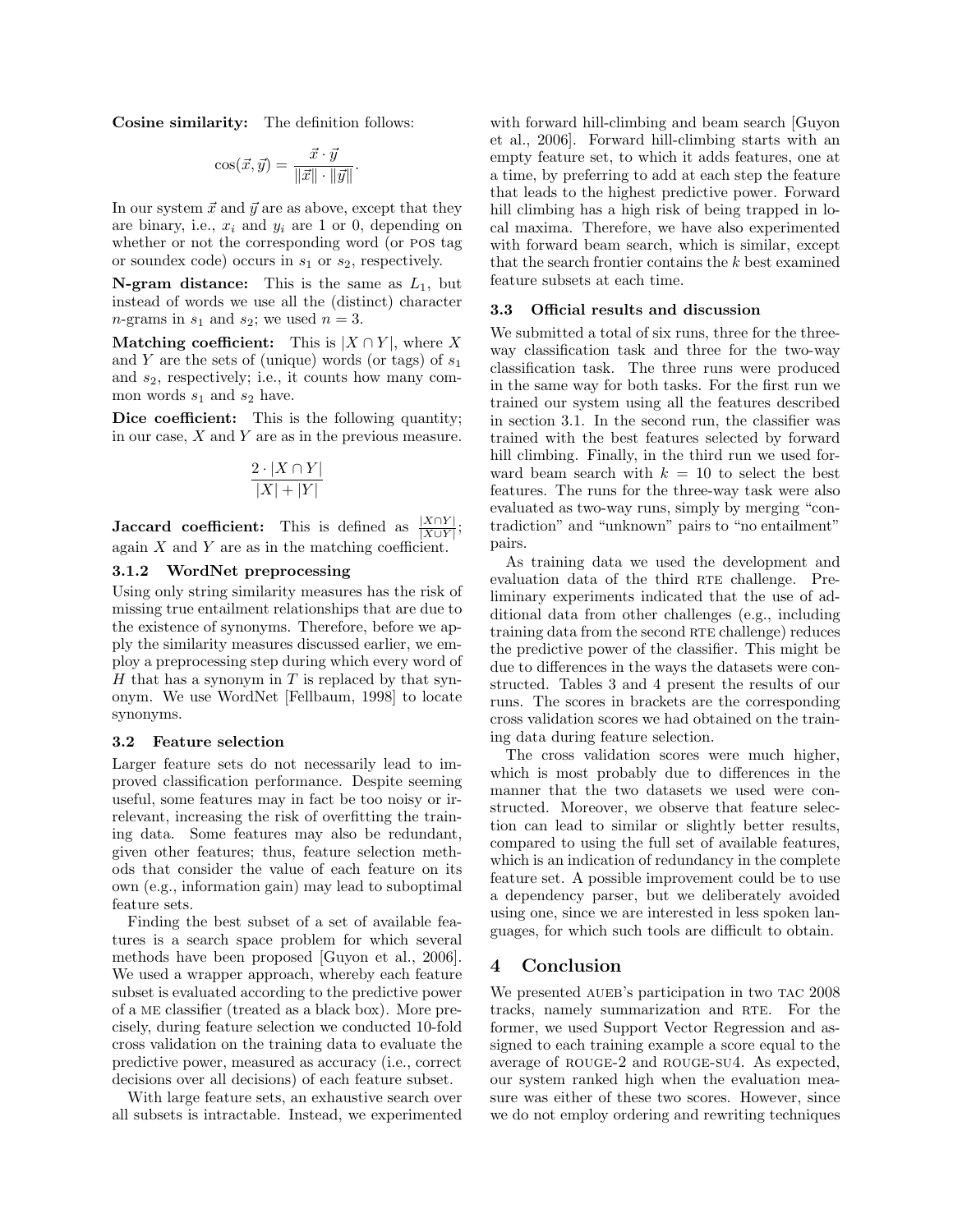| I wo-way runs  |                   |                |                   |                |                   |  |
|----------------|-------------------|----------------|-------------------|----------------|-------------------|--|
| Run 1 (0.6425) |                   | Run 2 (0.6831) |                   | Run 3 (0.6875) |                   |  |
| Accuracy       | Average precision | Accuracy       | Average precision | Accuracy       | Average precision |  |
| 0.5660         | 0.5464            | 0.5780         | 0.5632            | 0.5660         | $\;\:0.5465$      |  |

| Three-way runs    |                   |          |                   |                  |                   |  |
|-------------------|-------------------|----------|-------------------|------------------|-------------------|--|
| Three-way results |                   |          |                   |                  |                   |  |
|                   | Run $1(0.6288)$   |          | Run 2 (0.6650)    | Run 3 (0.6744)   |                   |  |
|                   | Accuracy          | Accuracy |                   | Accuracy         |                   |  |
|                   | 0.5460            | 0.5470   |                   | 0.5540           |                   |  |
| Two-way results   |                   |          |                   |                  |                   |  |
| Run <sub>1</sub>  |                   | Run 2    |                   | Run <sub>3</sub> |                   |  |
| Accuracy          | Average precision | Accuracy | Average precision | Accuracy         | Average precision |  |
| 0.5800            | 0.5654            | 0.5790   | 0.5620            | 0.5840           | 0.5220            |  |

| Table 3: RTE two-way runs. |  |  |  |  |  |
|----------------------------|--|--|--|--|--|
|----------------------------|--|--|--|--|--|

Table 4: RTE three-way runs.

our system does not achieve good results in human evaluations, and especially in the linguistic quality score. This also affects the overall responsiveness score of the system. We plan to improve the linguistic quality of the summaries we produce and to experiment with other content selection techniques. We hope that these enhancements will also improve the overall responsiveness of our system.

In the RTE track, we attempted to improve the system with which we participated in the 3rd RTE challenge. Therefore, apart from employing a supervised learning algorithm and string similarity measures, we also exploited WordNet and used more sophisticated feature selection techniques. We observed a large difference between the predictive power of the feature set, measured via 10-fold cross validation on the training data, and the corresponding evaluation results. This is most likely due to differences in the way the datasets we used were constructed. Moreover, the feature selection techniques lead to similar or slightly better results, which indicates possible redundancy in the complete feature set.

#### References

- J. Conroy and H. T. Dang. Mind the gap: dangers of divorcing evaluations of summary content from linguistic quality. In Proceedings of COL-ING, 2008.
- Hoa Trang Dang. Overview of DUC 2005. In Proceedings of DUC, 2005.
- Hoa Trang Dang. Overview of DUC 2006. In Proceedings of DUC, 2006.
- C. Fellbaum, editor. WordNet: an electronic lexical database. MIT Press, 1998.
- D. Giampiccolo, B. Magnini, I. Dagan, and B. Dolan. The 3rd PASCAL recognizing textual

entailment challenge. In Proceedings of the ACL-PASCAL Workshop on Textual Entailment and Paraphrasing, pages 1–9, Prague, Czech Republic, 2007.

- G. Giannakopoulos, V. Karkaletsis, G. Vouros, and P. Stamatopoulos. Summarization system evaluation revisited: N-gram graphs. ACM Transactions on Speech and Language Processing, 2008, to appear.
- I. J. Good. Maximum entropy for hypothesis formulation, especially for multidimentional contigency tables. Annals of Mathem. Statistics, 34:911–934, 1963.
- I.M. Guyon, S.R. Gunn, M. Nikravesh, and L. Zadeh, editors. Feature Extraction, Foundations and Applications. Springer, 2006. URL http://eprints.ecs.soton.ac.uk/11922/.
- M.A. Jaro. Probabilistic linkage of large public health data file. Statistics in Medicine, 14:491– 498, 1995.
- E. T. Jaynes. Information theory and statistical mechanics. Physical Review, 106:620–630, 1957.
- S. Li, Y. Ouyang, W. Wang, and B. Sun. Multidocument summarization using support vector regression. In Proceedings of DUC, 2007.
- C.W. Lin. ROUGE: A package for automatic evaluation of summaries. In Proceedings of ACL-04 Workshop: Text Summarization Branches Out, pages 74–81, 2004.
- P. Malakasiotis and I. Androutsopoulos. Learning textual entailment using SVMs and string similarity measures. In Proceedings of the ACL-PASCAL Workshop on Textual Entailment and Paraphrasing, pages 42–47, Prague, Czech Republic, 2007.